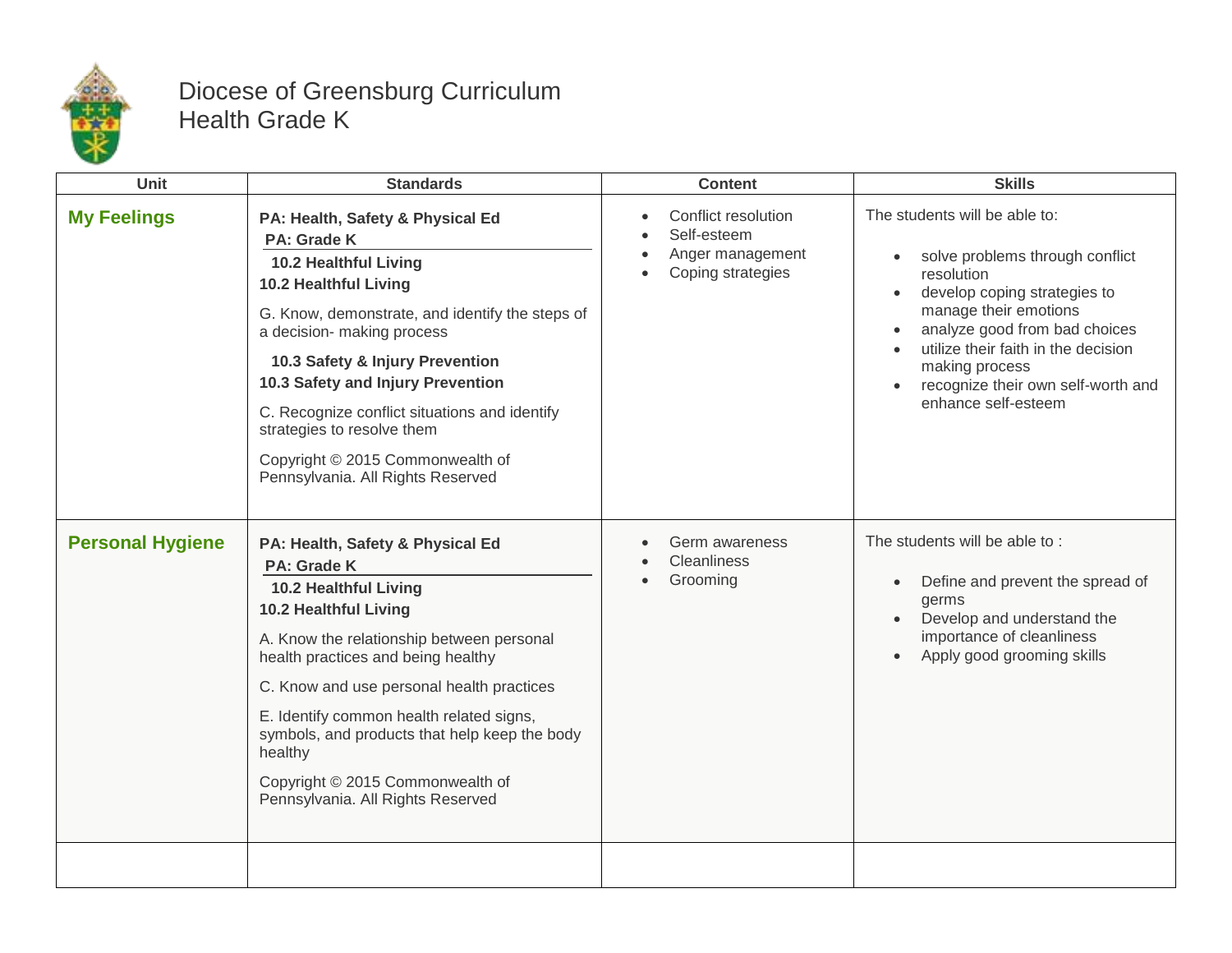| Unit                                           | <b>Standards</b>                                                                                                                                                                                                                                                                                                                                                                                                                                                                                                                                                                                      | <b>Content</b>                                                                                                  | <b>Skills</b>                                                                                                                                                                                                                                                                                                                                                        |
|------------------------------------------------|-------------------------------------------------------------------------------------------------------------------------------------------------------------------------------------------------------------------------------------------------------------------------------------------------------------------------------------------------------------------------------------------------------------------------------------------------------------------------------------------------------------------------------------------------------------------------------------------------------|-----------------------------------------------------------------------------------------------------------------|----------------------------------------------------------------------------------------------------------------------------------------------------------------------------------------------------------------------------------------------------------------------------------------------------------------------------------------------------------------------|
| <b>Staying Safe/Safe</b><br><b>Environment</b> | PA: Health, Safety & Physical Education<br>(2002)<br>PA: Grade K<br>10.2 Healthful Living<br><b>10.2 Healthful Living</b><br>D. Identify people that help to keep us healthy<br>and safe<br>F. Know that what we hear and what we see<br>affects our health and safety<br>H. Identify things in the environment that can be<br>harmful<br>10.3 Safety & Injury Prevention<br>10.3 Safety and Injury Prevention<br>A. Know and demonstrate the importance of<br>rules to ensure safety<br>B. Recognize an emergency situation<br>Copyright © 2015 Commonwealth of<br>Pennsylvania. All Rights Reserved | Safety/personal safety<br><b>Rules</b><br>Stranger danger<br>Appropriate<br>touching/right to refuse<br>touches | The students will be able to:<br>Understand the importance of<br>safety rules.<br>Demonstrate safety procedures.<br>Compare and contrast safe and<br>unsafe situations.<br>Identify ways to react in<br>emergency situations.<br>Identify appropriate touches and<br>demonstrate saying no to an<br>unwanted touch.<br>Identify strangers verses a trusted<br>adult. |
| <b>Nutrition</b>                               | PA: Health, Safety & Physical Ed<br><b>PA: Grade K</b><br>10.1 Concepts of Health<br>10.1 Concepts of Health<br>D. Describe why the body needs food<br>E. Recognize that there are a variety of foods<br>that can be grouped<br>F. Develop an understanding of the importance<br>of eating healthy and the role of food in keeping<br>the body healthy<br>G. Develop an understanding of the importance<br>of drinking water to keep the body healthy<br>Copyright © 2015 Commonwealth of<br>Pennsylvania. All Rights Reserved                                                                        | Nutrition<br><b>Diet</b><br>My Food Plate<br><b>Nutrients</b>                                                   | The students will be able to:<br>Compare and contrast healthy and<br>unhealthy food choices.<br>Illustrate My Plate.<br>Investigate and summarize the<br>information on product labels.                                                                                                                                                                              |